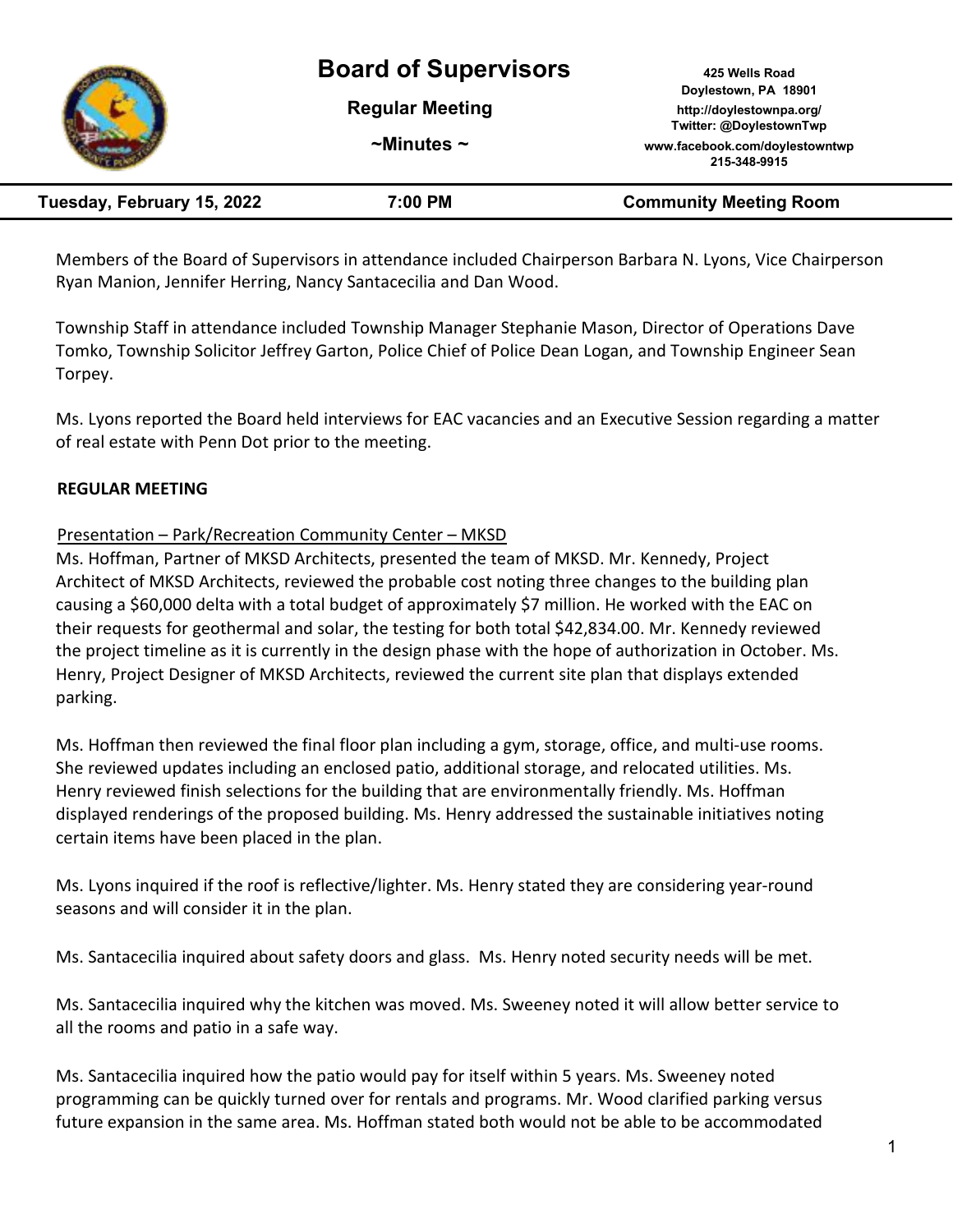at the same time. However, comments for additional parking and a nearby location was identified.

Ms. Herring inquired how solar will affect the cost of the generator. Mr. Kennedy noted it will be researched in the feasibility study.

A resident inquired about the layout and asked why the door is not centered. Ms. Hoffman noted turning the doors 90 degrees will avoid a wind tunnel.

# Visitors/Public Comments

Ms. Santacecilia stated the January Board of Supervisors meeting did not follow the rules for public comment. She noted the frustration of residents and board members and stated she was personally attacked. She noted the responsibility of the community to protect school children and report activities/programs that may be harmful. Ms. Santacecilia stated the mailer she distributed contained public information and factual content, noting she took matters into her own hands due to inactive reporting. She stated it could have been distributed differently but believed it was for the protection of the youth. She stated she did not break any law or policy. She noted she has advocated for youth in the community and does not have hate or bias towards anyone in the community. She stated she will not step down and wants to move forward. She noted public comment is for residents to express concerns on official Township business.

Ms. Manion noted that anyone who has spoken about this matter has been conducting official Township business as it is regarding a supervisor who should not serve on the board. Ms. Santacecilia noted the time to speak is two minutes and they should identify where they are from. Ms. Herring noted you do not have to be a Township resident to speak at a public meeting.

Ms. Cambra, executive director of CB Cares, stated she could not speak at the January BOS meeting due to her husband's passing. She stated she is a resident of Buckingham and works in Doylestown Township and is speaking in a personal capacity. She noted she understands the personal betrayal of Ms. Santacecilia. Ms. Cambra echoed Ms. Manion's sentiment regarding Ms. Santacecilia's actions should have been done differently. Ms. Cambra asked what the purpose of her actions were and asked what she intended to gain. She stated the fallout from her actions still affects many people. Ms. Cambra asked for Ms. Santacecilia's resignation and requested the board to limit her interaction on the board. Ms. Cambra noted there would be a stain on Ms. Santacecilia's legacy.

Mr. Green, Township resident, stated he asked many questions before accusing Ms. Santacecilia. He stated what she did is inexcusable. He noted she is creating harm and distraction. He stated he will not ask her to resign, as others have, but will work with others in the community to deny her further harming the community.

Mr. Mackous, Buckingham Township resident and teacher, said every school and community needs peacemakers not attacks. He noted Martin Luther King spoke on equality and he took lessons from that speech. He stated that to solve problems others should stand up. He stated he will not call for resignation.

Mr. Sawyer, EAC member, thanked the board for their commitment to *Ready for 100*. He noted buildings built today are very impactful on a carbon footprint. He noted geothermal is the best route as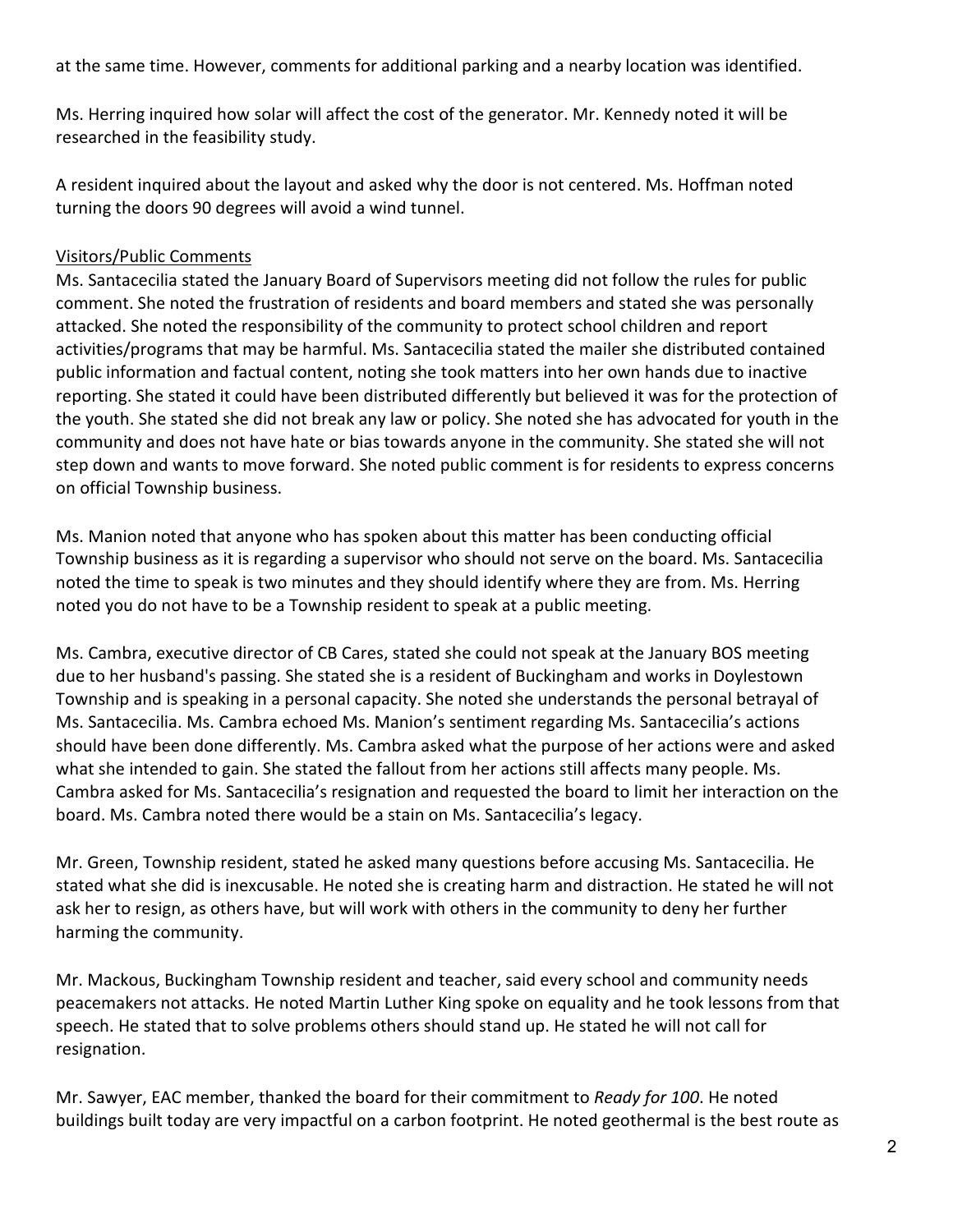they are the most effective but expensive. He asked the board to consider heating the building with electricity and invest in solar to save money and achieve goals.

# **ANNOUNCEMENTS**

The next meeting of the Board of Supervisors is scheduled for Tuesday, March 15, 2022 at 7:00 PM.

The Doylestown Township Administration offices will be closed on Monday, February 21, 2022 in observance of Presidents Day.

Daylight Savings Time begins on March 13th. Set clocks 1 hour ahead. **This is a very good time to replace batteries on all your smoke and CO2 detectors.** 

Give the Gift of Life – American Red Cross Blood Drives - Activity Center Trailer Friday, February 18<sup>th</sup>, 2 to 7 pm Donors can register at www.redcrossblood.org and use sponsor code: "DoylestownTwp"

**MINUTES APPROVAL –** Regular Meeting – January 18, 2022

Ms. Manion MOTIONED; seconded by Ms. Herring to approve the January 18, 2022 Board of Supervisors meeting minutes. MOTION passed 5-0.

# **CORRESPONDENCES**

#### Hart's Wood Designation Request – A. Woodbury

Ms. Lyons reviewed the request. Ms. Herring MOTIONED; seconded by Mr. Wood to name the grove in Mr. Benner's name. MOTION passed 5-0. Ms. Mason stated the details will be reviewed in the future.

## Renaming Kids Castle - J. Salvati

The Board reviewed a memo dated January 28, 2022 from Mr. Salvati regarding a previous request to rename Kids Castle after Dawn Byers, who recently passed away. The memo indicated that Mr. Salvati had met with her husband and was informed that the family is not desirous of renaming Kids Castle in her memory. In fact, it was noted that Mrs. Byers would not have wanted that as it was the children back in 1996 that named the play structure Kids Castle. It was further noted that the Byers family would prefer a bench and tree to be placed near Kids Castle in her memory.

Ms. Manion MOTIONED; seconded by Ms. Herring to install a bench and tree in Dawn Byers memory near Kids Castle. Motion passed 5-0

## 2022 General Obligation Bond

The Board thanked the Ways and Means Board for the detailed report.

## **REPORTS**

## Solicitor **-** Proposal to Amend Zoning Ordinance – College and University Property Use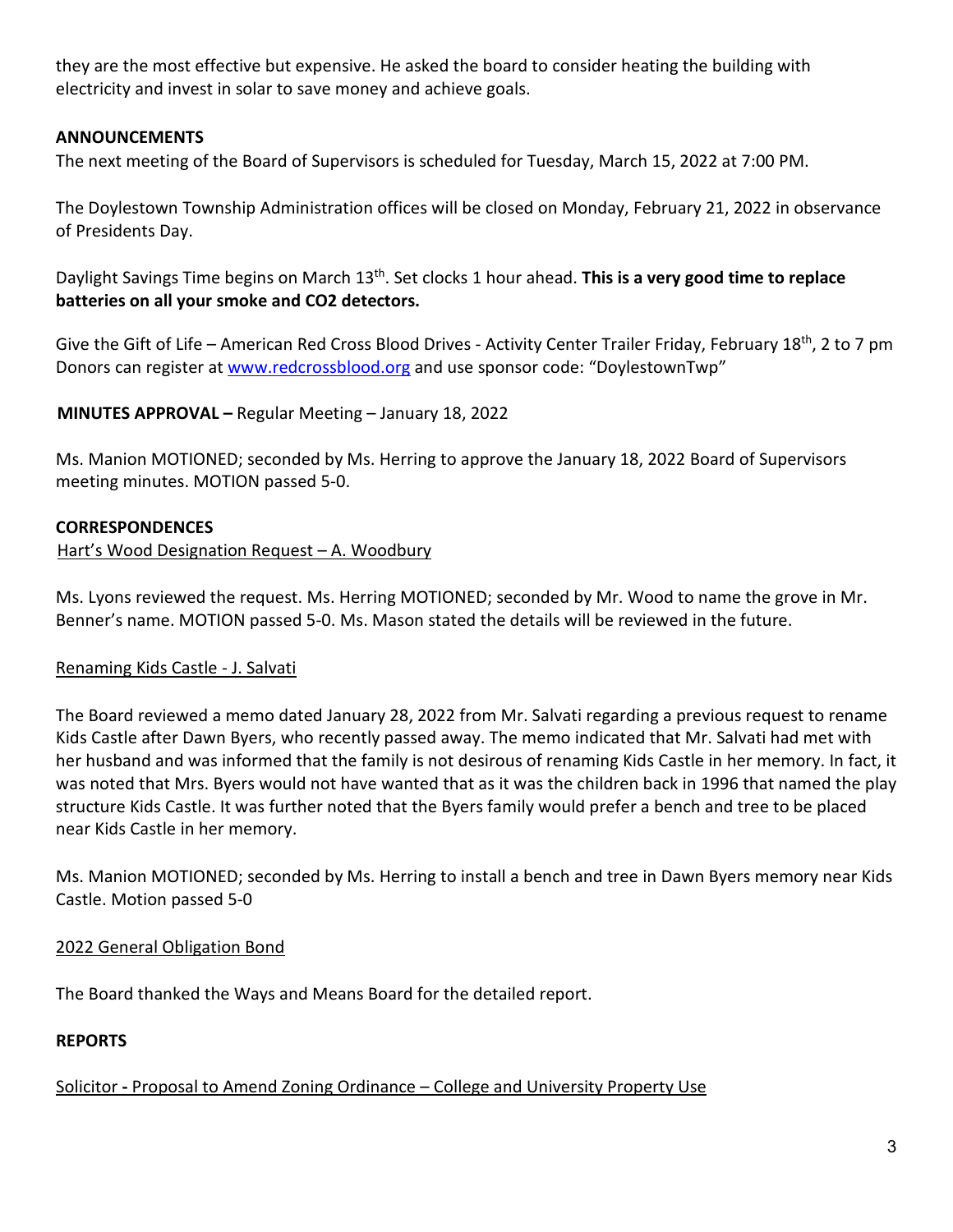Mr. Garton noted the hearing is scheduled for the March Meeting. He reviewed comments from the Bucks County Planning Commission to discuss with the board.

Ms. Lyons inquired if nursery products would be produced by the University. Mr. Garton stated the Township will review the agreement between Del Val and Terrain during the land development process and it will addresses uses. Ms. Lyons stated the items suggested by the BCPC do not need to be included. The Board agreed.

# Police Chief

Chief Logan provided an update on the accreditation. He stated visitors from the state will be here later in the week to review the progress. It's anticipated that they will recommend approval of the Department's accreditation. He noted Lieutenant Zeigler did a great job with the team.

# Township Engineer – None

# Manager

2022 Performing Arts Entertainment Contracts Ms. Mason reviewed the schedule and contracts. She noted anticipated performer and hospitality expenses over \$40,000.

Ms. Lyons noted the majority of money is from fundraising not taxpayer dollars.

Ms. Sweeney noted there will not be movies this year due to cost and attendance.

Ms. Herring MOTIONED; seconded by Ms. Santacecilia to approve the 2022 Performing Arts Entertainment Contract. MOTION passed 5-0.

# 2022 Trash Hauler Permit

Ms. Mason explained the permits applied for and noted the prices will be listed on the Township website.

## Dog Park Equipment Purchase and Installation

Ms. Mason explained the donation for the equipment is over \$3,000 and the additional funds will be covered by the Dog Park Board.

Ms. Herring MOTIONED; seconded by Ms. Manion to approve the Dog Park Equipment Purchase and Installation. MOTION passed 5-0.

## Director of Operations

GHD Stormwater Program Proposal -Scope of Work Mr. Tomko explained the base bid is \$24,114 with two alternatives \$5,096 totaling \$29,210.

Ms. Manion MOTIONED; seconded by Ms. Herring to authorize the full scope of work to proceed. MOTION passed 5-0.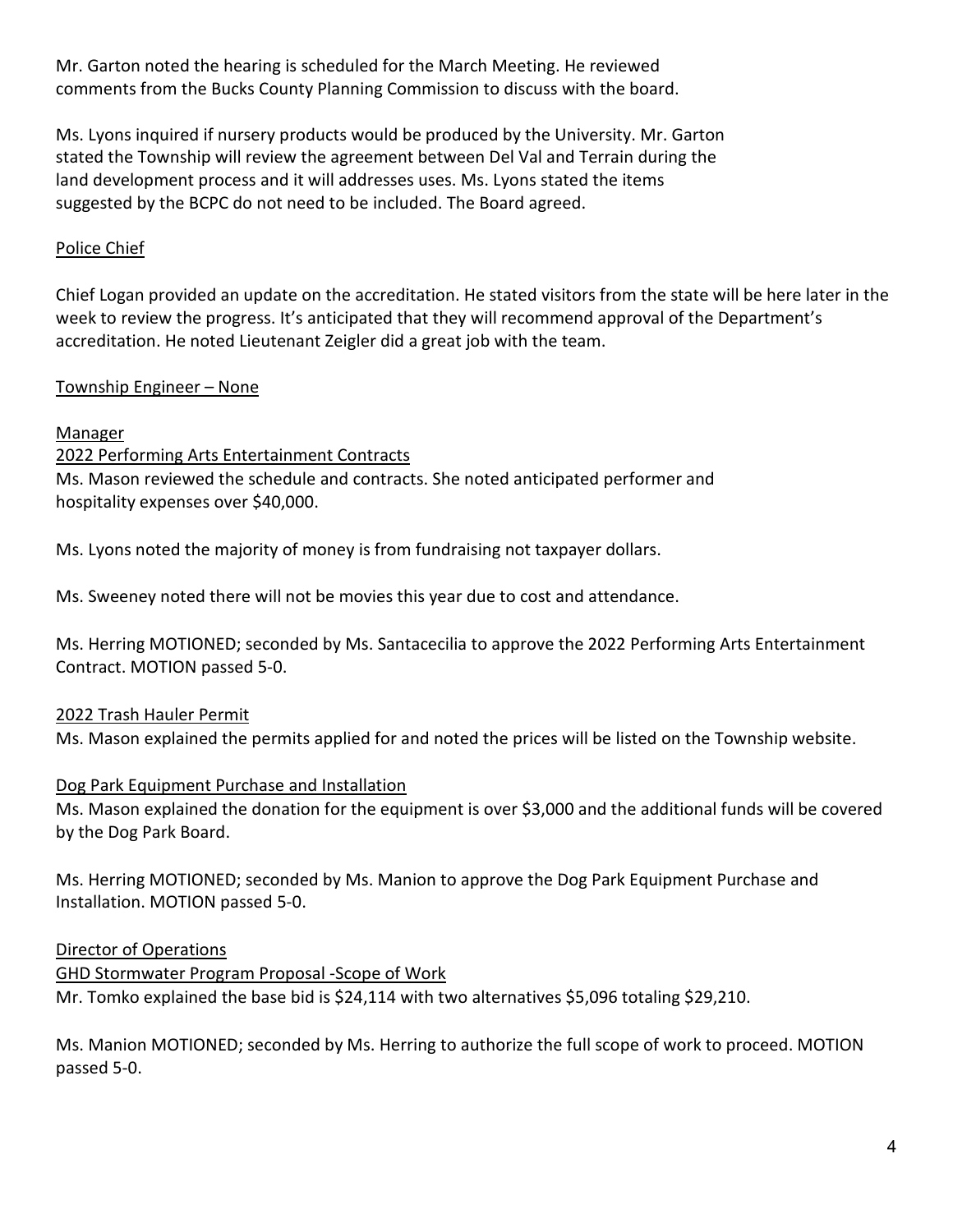# Bridge Point Park Roof Replacement – Contract Extension

Mr. Torpey explained the extension is due to material and weather delays.

Ms. Herring MOTIONED; seconded by Ms. Manion to extend the contract until February 28, 2022. MOTION passed 5-0.

Bridge Inspection Proposal – Pennoni Mr. Tomko noted a total cost of \$23,500.

Ms. Manion MOTIONED; seconded by Ms. Herring to approve Pennoni to complete inspections. MOTION passed 5-0.

#### 2022 Stormwater Drainage Pipe Purchase – Award Recommendation

Ms. Manion MOTIONED; seconded by Ms. Herring to approve the purchase of stormwater pipe for the 2022 Public Works Road Department's construction season to M&W Precast & Construction Supply in the amount of \$21,200.00. MOTION passed 5-0.

Parks & Recreation Community Center -Geotechnical Award Recommendation Ms. Manion MOTIONED; seconded by Mr. Wood to award the Geotechnical service to Klinefelder at \$12,250. MOTION passed 5-0.

Parks & Recreation Community Center Geothermal Testing Award Recommendation The Board discussed schedule impact versus further investigation.

Ms. Herring discussed the benefits of a solar field.

Mr. Tomko noted the Board can add additional solar for the Township building in the future.

Mr. Sawyer stated electric can come from anywhere, he stated there is no better idea on where solar should be placed. He noted to run the building on electricity to preserve options. He stated that geothermal and solar work in tandem. Ms. Manion agreed to have both studies completed, Mr. Wood agreed.

Ms. Manion MOTIONED; seconded by Mr. Herring to award the Geothermal service to C.W. Cook Inc. at \$24,835.50. MOTION passed 5-0.

## Solar Feasibility Study – Scope of Work Proposal

Ms. Manion MOTIONED; seconded by Ms. Herring to expand the scope of work regarding solar and award the solar study to MKSD at \$18,000. MOTION passed 5-0.

Ms. Brown, Park and Rec Board, thanked the Board for the building updates and is excited.

#### Supervisors

## Attendance at BCATO and PSATS Conferences – B. Lyons

Ms. Lyons stated Ms. Santacecilia does not represent the best interest for the Supervisors and residents of Doylestown Township. Ms. Lyons MOTIONED; seconded by Ms. Herring to revoke Ms. Santacecilia`s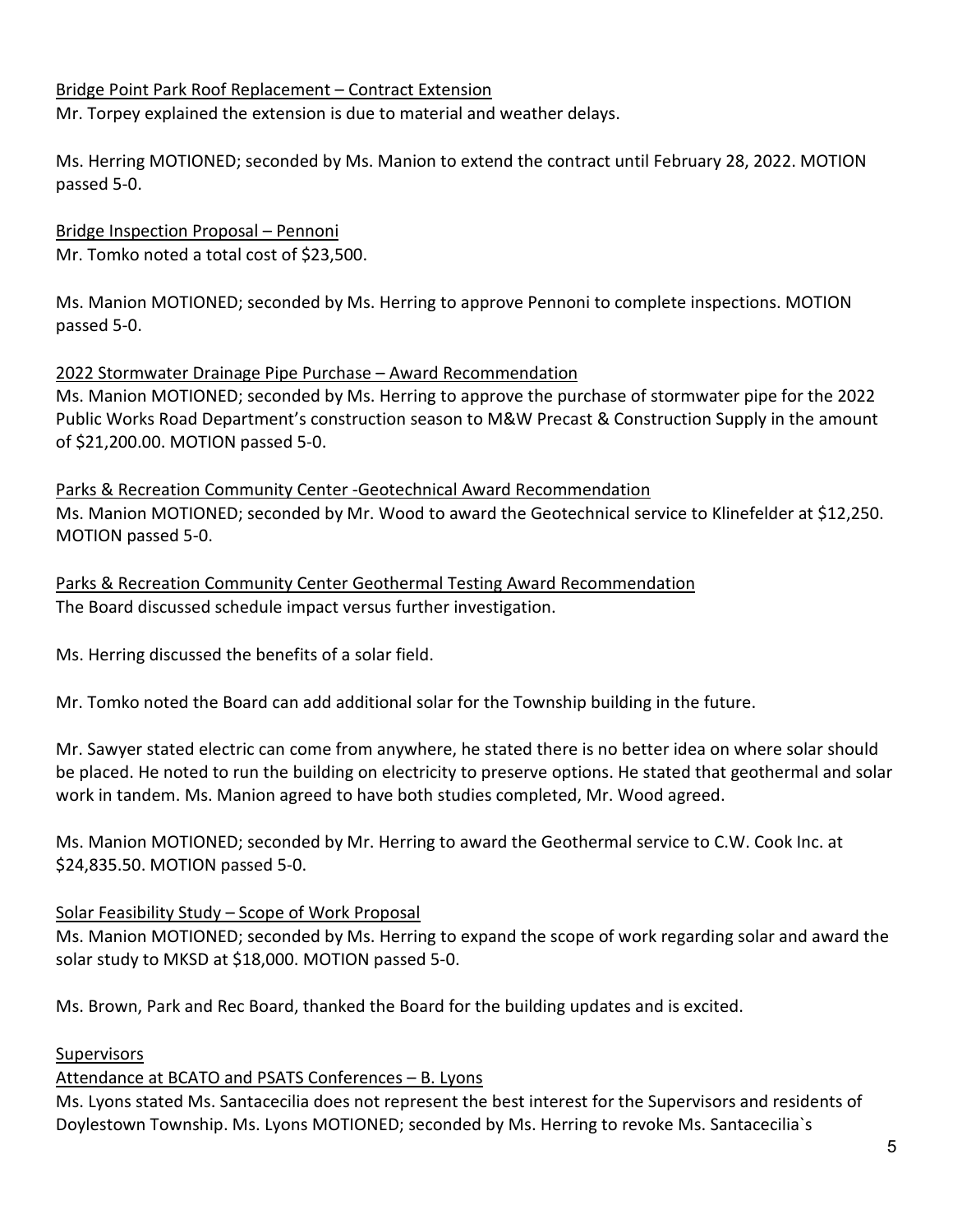delegation to BCATO and PSATS Conferences. MOTION passed 4-1.

#### Reconsideration of Boards and Committee Liaison Assignments – J. Herring Ms. Herring MOTIONED; seconded by Ms. Manion to appoint Heidi Bortner and Eric Neal to the EAC Board. MOTION passed 5-0.

Ms. Herring reviewed upcoming EAC events. She noted the Planning Commission is encouraging green energy initiatives. She stated the Ways and Means discussed the bond issuance, saving a million dollars. She thanked everyone involved. Ms. Herring discussed financing the roads program in an alternative way.

Ms. Herring MOTIONED; seconded by Mr. Wood to remove Ms. Santacecilia as liaison from the Veterans Advisory Committee and appoint Ms. Manion. MOTION passed 4-1 with Ms. Santacecilia voting nay.

Ms. Manion stated she received an anonymous threatening letter due to her speaking up against Ms. Santacecilia`s inappropriate behavior. She stated she was not the only one to receive a similar letter and is saddened by the distraction of crucial Township business. She stated what occurred in October was an unethical act by a sitting Supervisor. She noted she will not be intimated.

Mr. Wood stated the Bike/Hike Committee is discussing trail policies around electric bikes. He noted the Water and Sewer Board is working on the 537 Plan. Mr. Wood addressed Ms. Santacecilia`s comments previously noting that she was attempting to cover her actions. Ms. Santacecilia stated there is additional information. Ms. Manion and Mr. Wood disagreed. Mr. Wood stated many children involved in the rainbow room were attacked as well as CBSD teachers of color. He stated it is the fourth month of distraction. He stated the contents of the letter disadvantaged many in the community.

# **PUBLIC HEARING**

## Proposed Ordinance Amendment to Ord. No. 384 – PRWR Sewer

Ms. Herring MOTIONED; seconded by Ms. Manion to approve the amendments to ordinance No. 384. MOTION passed 5-0.

# **UNFINISHED BUSINESS - None**

## **NEW BUSINESS**

# Ashbridge @ Furlong (aka – Grasso) – Preliminary Land Development and Planning Module

Mr. Benner gave a brief update of the project and addressed the increase in impervious because of the requirement of a fire lane.

Mr. O'Malley, Rodgers Road, asked for further explanation.

Mr. Torpey explained the applicant needed to install an emergency access lane. Mr. Humes displayed the lane further, noting it would be approximately 12 feet and be covered with grass. It is for fire trucks. He additionally explained that a right exit lane would not be placed on Rodgers Road.

Ms. Lyons stated it is a left only from the project site. Mr. Benner confirmed.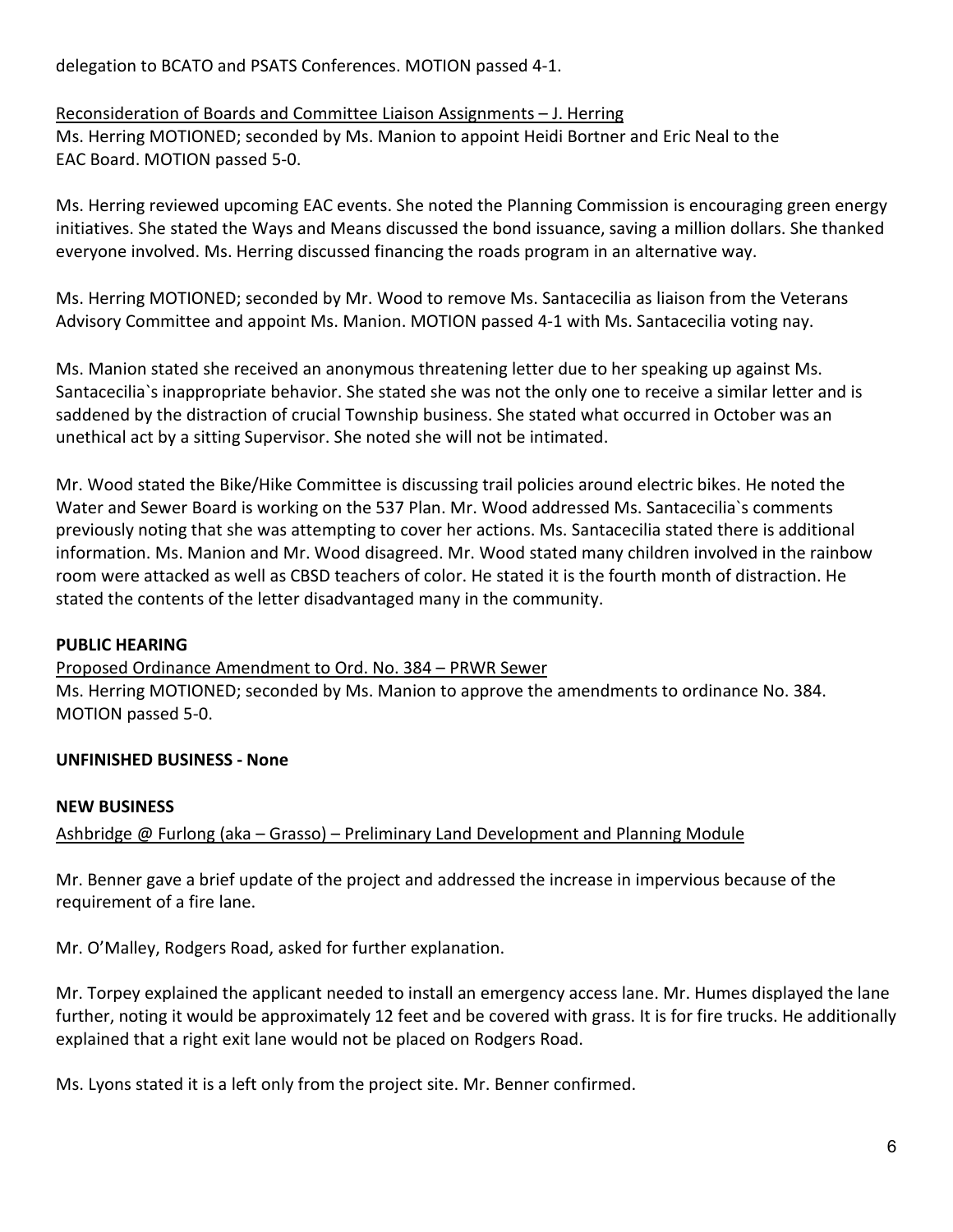Ms. Manion MOTIONED; seconded by Ms. Herring to approve the Preliminary Land Development plan with conditions and the increase in the impervious surface of .10 acres, in order to accommodate the compacted subgrade with the grass pavers related to the emergency access and fire lane. MOTION passed 5-0.

Ms. Manion MOTIONED; seconded by Ms. Herring to approve the Planning Module and Resolution. MOTION passed 5-0. Mr. Benner thanked the Board.

Mr. Benner agreed to the following conditions:

- 1. Continued compliance with the Second Amended and Restated Stipulation and Agreement dated October 27, 2020.
- 2. Compliance with the Pennoni traffic report dated December 16, 2021.
- 3. Compliance with the Pennoni civil engineering report dated December 15, 2021.
- 4. Compliance with correspondence from the Director of Code Enforcement dated December 9, 2021.
- 5. Certain of the trees to be substituted in accordance with the recommendations of the Doylestown Township Planning Commission.
- 6. Compliance with the Michael Baker International review letter dated August 31, 2021.
- 7. Compliance with the Gilmore & Associates, Inc., plan review report dated August 16, 2021.
- 8. Compliance with comment number 4 of the Bucks County Planning Commission review later dated July 9, 2021.
- 9. Compliance with the SC Engineers, Inc., letter dated June 8, 2021, related to providing public water.
- 10. Receipt of all permits from any agency having jurisdiction over such matters, including but not limited to the Bucks County Conservation District, PennDOT, DEP, Bucks County Water and Sewer Authority, and the Doylestown Township Municipal Authority.
- 11. The project shall be ADA compliant.
- 12. Funding and execution of development and financial security agreements in a form satisfactory to the Township Solicitor and Township Manager.

Bucks County Mental Health Forensic Center – Sewage Facilities Planning Module Ms. Santacecilia MOTIONED; seconded by Ms. Herring to approve the Sewage Facilities Planning Module. MOTION passed 5-0.